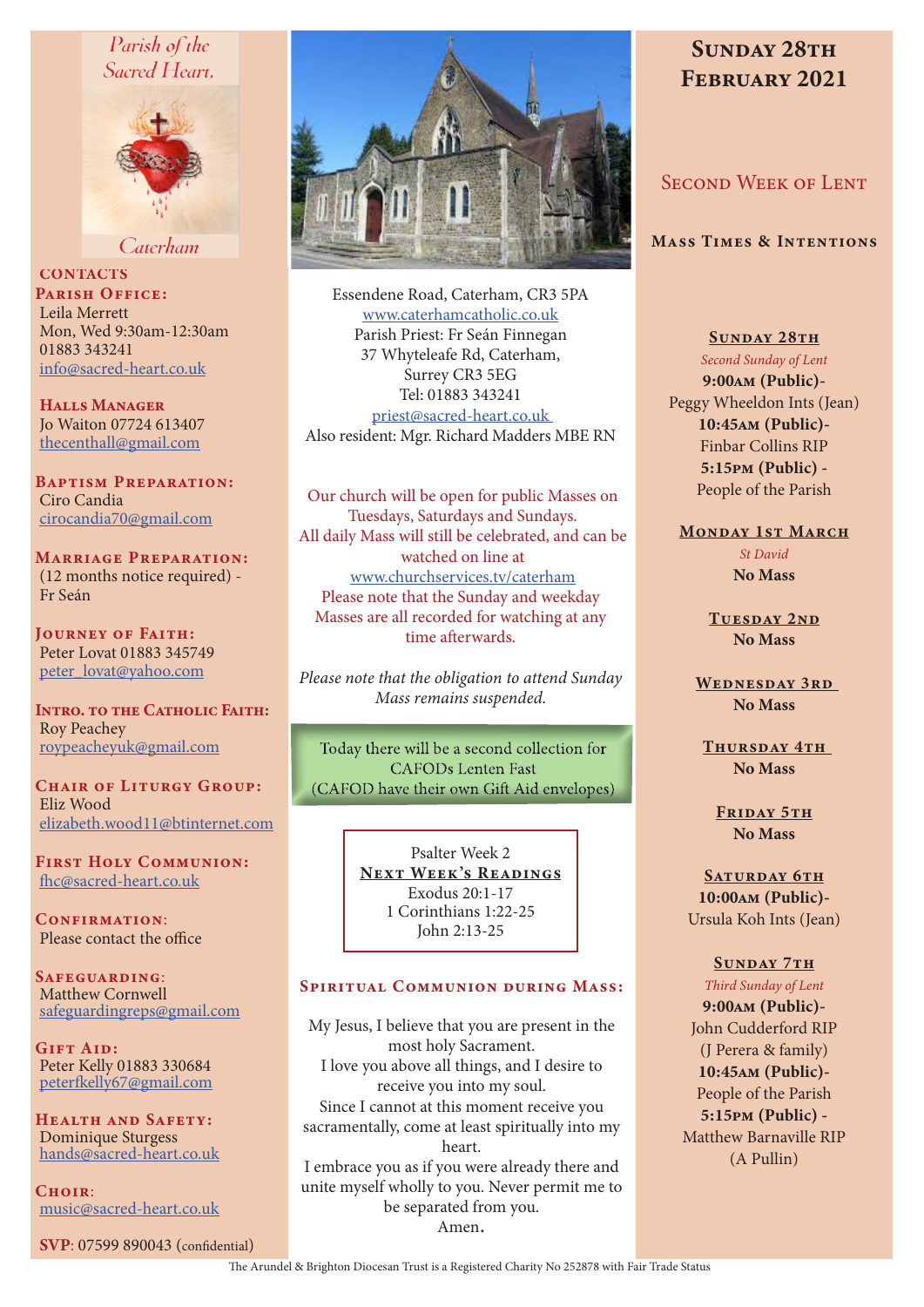Your Prayers are requested for the following people who are ill or housebound: Jimmy Mullen; Eileen, Mel & Rose Lattimore; Bryan Smith; John Gilford; Tabitha Harrison; Joe Kelly; Charmaine Wise; Richard Sowa; Val Williams; Emma Newton; Charley Lunn; Ursula Koh; Riche Ahearne; Enny Martin; Fr John Hartley; Maribel Chambers, Patricia Howlett, Reef Albert, Peggy Wheeldon, John Monk, Liz Leake, Sandra, Pascal Périssat, Holly Osman, Edmond Kelly, Julian Gavin, Emma Cook, Susie, Shirley Clarke, Colin Fields & Mary Power.

## LENT GROUP AT THE U.R.C.

As usual, the URC have scheduled a Lent Group for 11a.m. on a Thursday, and have invited members of the Sacred Heart Parish to join them after Mass. This year, it will be via Zoom. The title of the course is 'Caring for Creation'. Please contact either Peter Lovat (peter\_lovat@yahoo.com) or Julian Thomas (jpthomas@ntlworld.com).

## JOURNEY OF FAITH

Oh dear! Another boring lockdown Wednesday! Why not join us at Journey of Faith for a lively discussion? Topic: Journey of Faith Time: March 3, 2021 08:00 PM London Join Zoom Meeting https://us02web.zoom.us/j/6986253866 Meeting ID: 698 625 3866

# Justice & Peace

Justice and Peace invites you to join our monthly parish Peace Rosary - 'on line'- Friday 5th March 2021 at 7.30pm. Together we will reflect on the Justice Mysteries and pray especially for The Needy and Hungry of the World.

If you wish to join us or receive the service sheet please contact Marion email marioncopley20@gmail.com who will forward you an invitation with log on details.

# Online Retreats

The Open Cloister at Worth Abbey led by Michael Woodward (member of the Lay Community of St Benedict)

12th-14th March: Romero and the Salvadorian Martyrs: Along with St Romero, we will look at his friend Rutilio Grande, the four US Churchwomen, the UCA Jesuits & the hundreds of lesser known Salvadorans who died from 1977-1992.

26th-28th March (Palm Sunday weekend) The Holy Shroud: Gospel beyond Words - What the Shroud Tells Us. Book your place on line at https://worth.co.uk/retreats/online-retreats Further information available from E: toc@worth. co.uk

Diocesan Mission 'Invited': The weekly Thursday conversation groups are now fully booked but the Monday videos can be viewed via our website www.abdiocese.org.uk

Transcripts of Speakers and those giving testimony are also available. Thank you to all who have signed up.

# MADABA - Lenten Alms

Fr Firas sends his thanks for our prayers for his brother who remains in hospital but his condition is improving.

Thank you also for the generous financial support for Fr Firas' efforts to provide food for the needy in his parish. Please continue to put your contributions in the basket after Mass or post through the parish office door.

Infections from the virus are far higher now, per head of population, in Jordan than in the UK. The Jordanian government imposed tighter lockdown restrictions this week .

Only tiny numbers of people have been vaccinated.

Cash is dominating the global distribution of life saving COVID vaccines with rich countries commandeering the supply. Ten countries have administered 75% of available doses and have ordered 1 billion doses more than their populations need.(Jordan Times 25th Feb).

## WEEKLY OFFERING

If you would like to make your weekly offering (though of course there is no obligation or expectation to do so), you are welcome to save it up until you are able to come to Mass, or you may put your envelope through the Parish Office door. Alternatively, you can donate online. This donation page works across browsers, on mobile, desktop and tablet devices. https://portal.mydona.com/assets/webPay/index.php?cid=27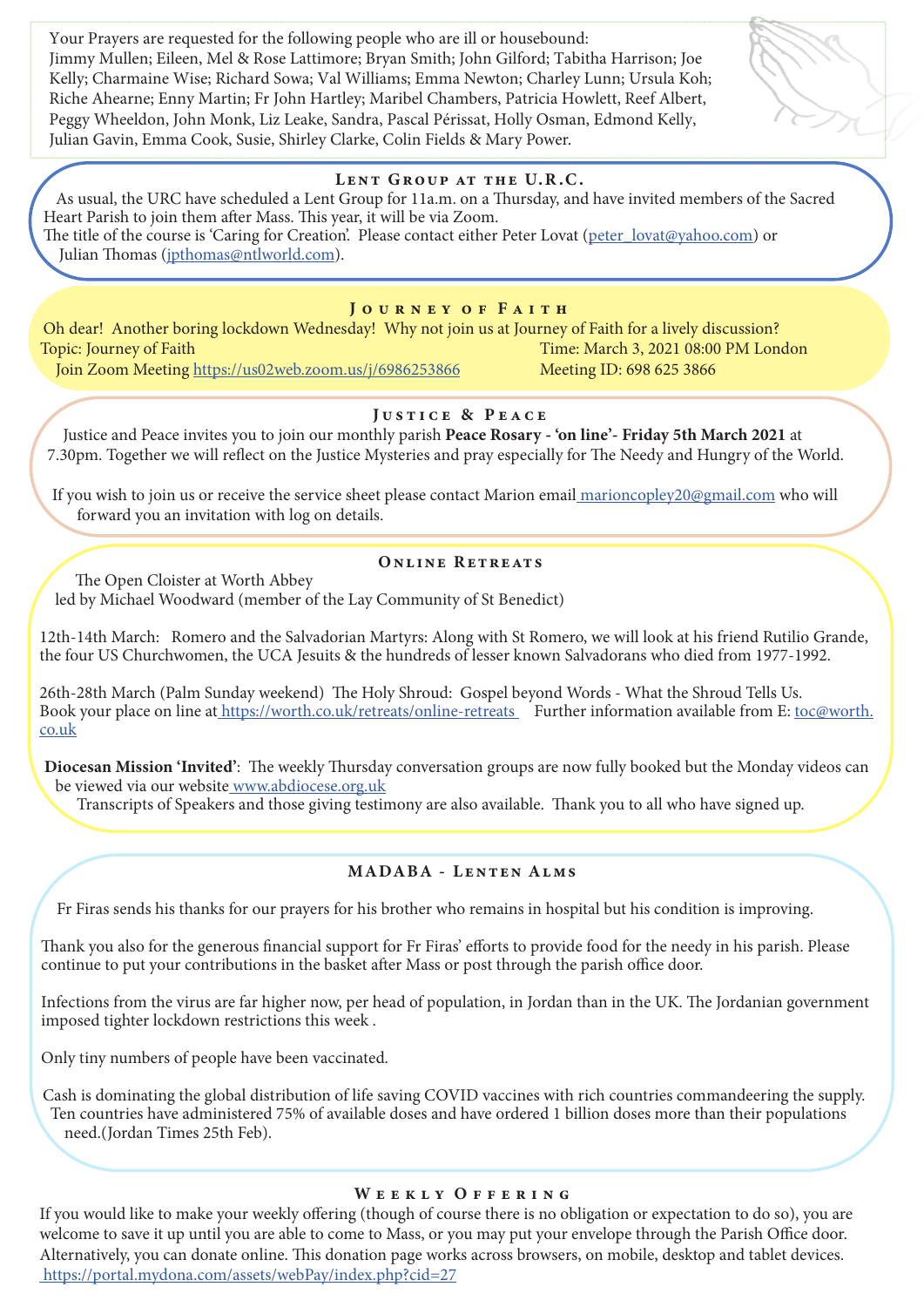## Please note that Fr Seán will take a well earned break so there will not be Mass here on Monday, Tuesday, Wednesday, Thursday or Friday this week. Please use www.churchservices.tv to watch an alternative

online Mass.

#### Do you want to fast this Lent?

In the words of Pope Francis: Fasting is being capable of giving up the superfluous and going to the essential. Fasting is not only losing weight, it is seeking the beauty of a simpler life.

- Fast from hurting words and say kind words.
- Fast from sadness and be filled with gratitude.
- Fast from anger and be filled with patience.
- Fast from pessimism and be filled with hope.
- Fast from worries and have trust in God.
- Fast from complaints and contemplate simplicity.
- Fast from pressures and be prayerful.
- Fast from bitterness and fill your hearts with joy.
- Fast from selfishness and be compassionate to others.
- Fast from grudges and be reconciled.
- Fast from words and be silent so you can listen.

## Let's pray:

- » When life is hard and demanding let us remember Abraham and like him put our trust in God. We pray for the strengths and faith to cope in times of distress. *In you O Lord I put trust.*
- » We give thanks for the signs of hope as the virus begins to recede. We pray for the patience and fortitude to maintain our vigilance in our fight against the virus. *In you O Lord I put my trust.*

Our loving Father in heaven, thank you that you sent your Son Jesus as repairer of the breach to call all of us who are unrighteous; guide us by your Spirit so we may delight you by sharing both word and deed with others whom we find in need. Amen

## Lent for families

Lent is an opportunity for families to work together on their journey to Easter. This year it will be even more meaningful as we get closer to seeing your loved ones again. What shall we do for Lent? Give up chocolates again or do something more meaningful? These are just a few suggestions for a family to work together, learn together and pray together. What can your family do? Make your own list.

|           | <b>ACTIVITIES</b>                                                         | Tick when you have<br>done it. |
|-----------|---------------------------------------------------------------------------|--------------------------------|
| Sunday    | Read a bible story or the story<br>of a saint                             |                                |
| Monday    | Ring or send a message to a<br>lonely person                              |                                |
| Tuesday   | Help in the garden                                                        |                                |
| Wednesday | Do a litter pick                                                          |                                |
| Thursday  | Donate a toy or book to<br>charity. Collect until it can be<br>delivered. |                                |
| Friday    | Help to make a meal.                                                      |                                |
| Saturday  | Tidy your room                                                            |                                |
|           |                                                                           |                                |

Other ideas - write a card or letter, makes card for someone in a care home, give to the food bank, Make a cake for a friend or neighbour, give up tv or computer games one day a week, have a weekly meat free family meal.